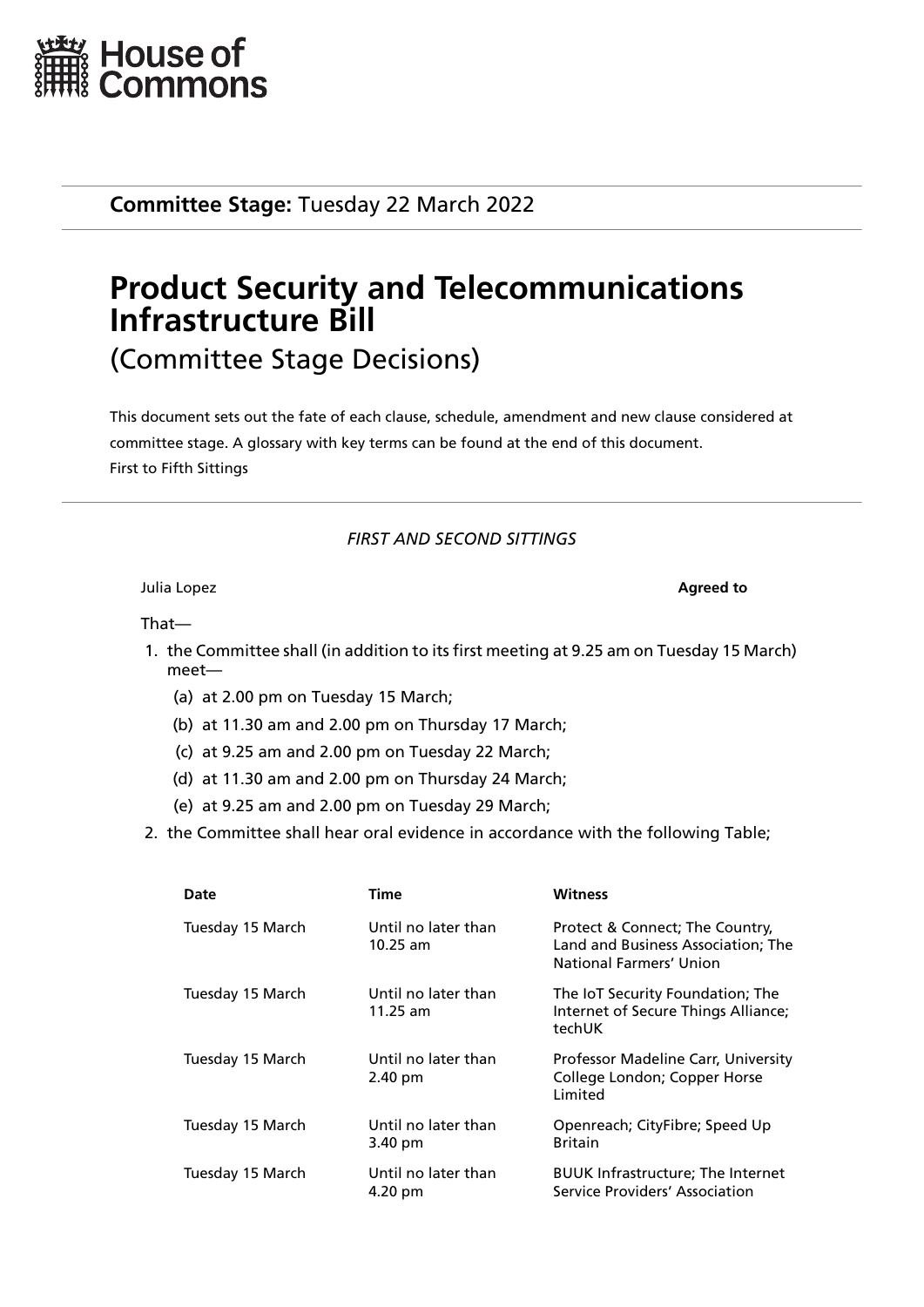| Date             | Time                                     | <b>Witness</b> |
|------------------|------------------------------------------|----------------|
| Tuesday 15 March | Until no later than<br>$5.00 \text{ pm}$ | Which?; Refuge |

- 3. proceedings on consideration of the Bill in Committee shall be taken in the following order: Clauses 1 to 66, the Schedule, Clauses 67 to 78, new Clauses, new Schedules, remaining proceedings on the Bill;
- 4. the proceedings shall (so far as not previously concluded) be brought to a conclusion at 5.00 pm on Tuesday 29 March.

Julia Lopez **Agreed to**

That, subject to the discretion of the Chair, any written evidence received by the Committee shall be reported to the House for publication.

Julia Lopez **Not moved**

That, at this and any subsequent meeting at which oral evidence is to be heard, the Committee shall sit in private until the witnesses are admitted.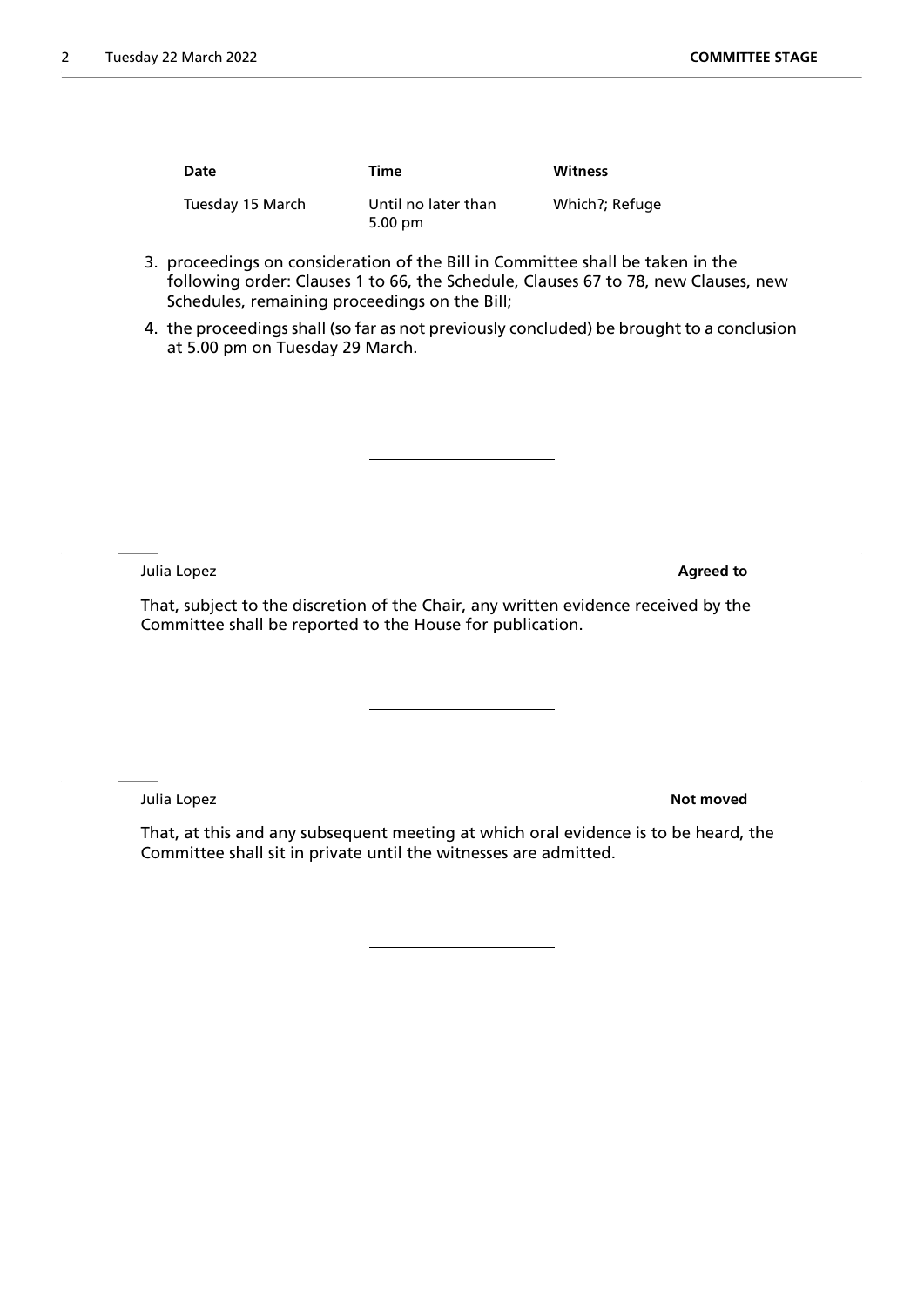### **The following Witnesses gave oral evidence:**

Anna Turley, Chair, Protect and Connect (appearing in person), Dr Charles Trotman, Chief Economist, Country Land and Business Association, and Eleanor Griggs, NFU Land Management Adviser, NFU (via Zoom)

John Moor, Managing Director, IoT Security Foundation, Dave Kleidermacher, VP for Engineering, Android Security and Privacy at Google; Director at the Internet of Secure Things Alliance, and Dan Patefield, Head of Programme, Cyber and National Security, techUK

Professor Madeline Carr, Professor of Global Politics and Cybersecurity, UCL, and David Rogers MBE, CEO of Copper Horse & IoT Security Foundation Executive Steering Board member, Copper Horse & IoT Security Foundation

Catherine Colloms, MD for Corporate Affairs, Openreach, Simon Holden, Group Chief Operating Officer, CityFibre, Representing Speed Up Britain, Mark Bartlett, Director of Operations, Cellnex UK, and Juliette Wallace, Business Planning and Property Director at Mobile Broadband Network

Till Sommer, Head of Policy, ISPA

Rocio Concha, Director of Policy & Advocacy, Which?, and Jessica Eagelton, Senior Policy and Public Affairs Officer, Refuge.

*THIRD AND FOURTH SITTINGS*

Chris Elmore **Withdrawn after debate 6**

Clause 1, page 1, line 17, at end insert—

"(2A) The Secretary of State must exercise the power in subsection (1) so as to specify security requirements which make mandatory each of the first three guidelines in the Code of Practice for consumer IoT security published by the Department for Digital, Culture, Media and Sport on 14 October 2018 ("no default passwords", "implement a vulnerability disclosure policy" and "keep software updated")."

*Clause agreed to.*

*Clauses 2 to 6 agreed to.*

Clause 7, page 5, line 24, at end insert—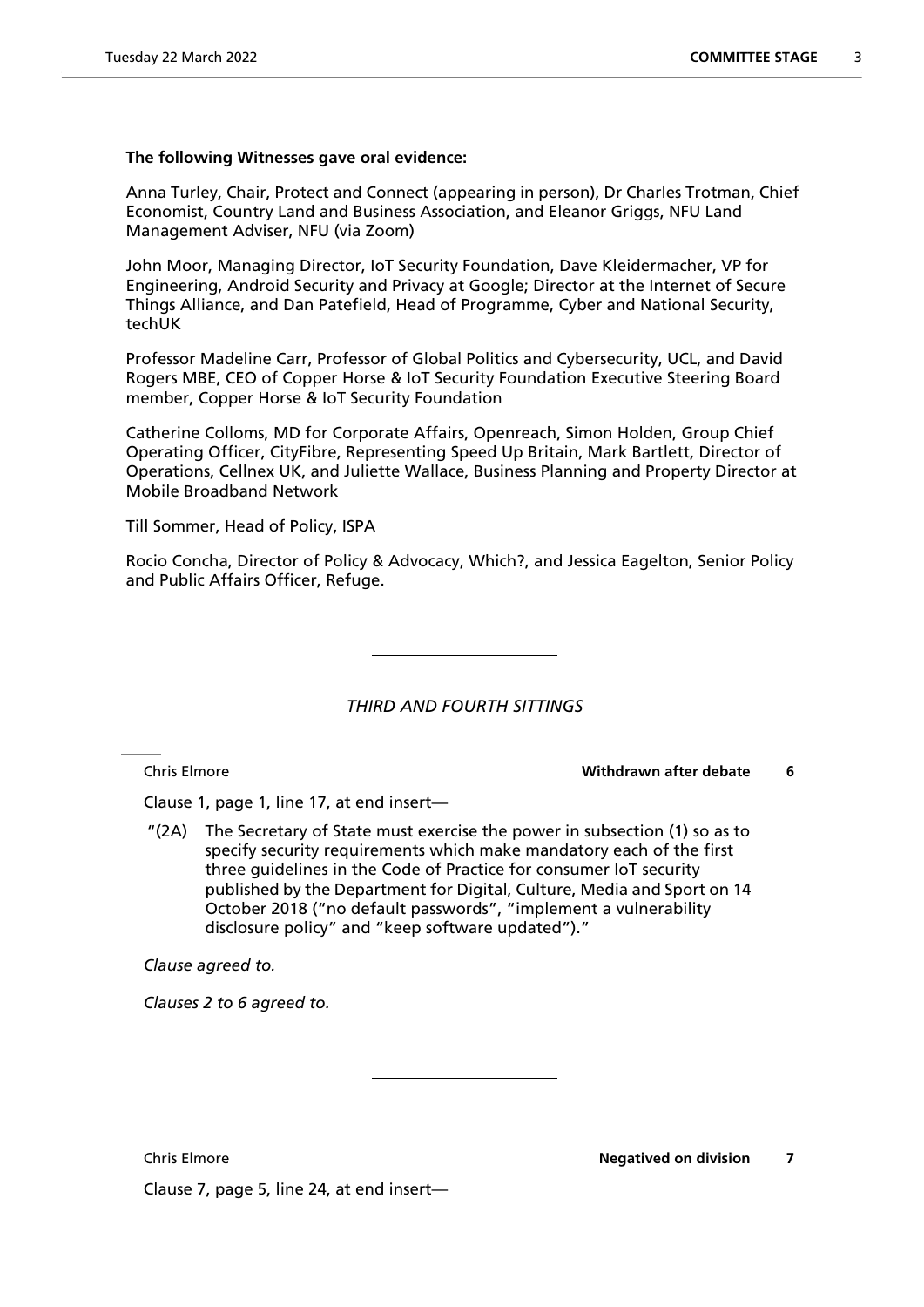"(5A) A person who provides an online facility through which a distributor makes a product available in the United Kingdom is also a distributor."

*Clause agreed to.*

*Clauses 8 to 57 agreed to.*

**Julia Lopez Agreed to 1** 

Clause 58, page 41, line 25, at end insert—

"(4A) In paragraph 13 (access to land)—

- (a) in sub-paragraph (1)(a), for "paragraph 3" substitute "paragraph  $3(1)$ ";
- (b) in sub-paragraph (2), for "paragraph 3" substitute "paragraph  $3(1)$ ".
- (4B) In paragraph 38 (right of landowner or occupier of neighbouring land to require removal of electronic communications apparatus), in subparagraph (3), for "paragraph 3(h)" substitute "paragraph 3(1)(h)"."

*Clause, as amended, agreed to.*

Chris Elmore **Negatived on division 9**

Clause 59, page 41, line 42, after "agreement" insert "other than with a private landlord"

**Chris Elmore Negatived on division 10** 

Clause 59, page 43, line 26, at end insert—

"5B Paragraph 17 of the new code (power for operator to upgrade or share apparatus) applies in relation to an operator who is a party to a subsisting agreement with a private landlord, but as if for sub-paragraphs (1) to (6) there were substituted—

"(1)This paragraph applies where—

- (a) an operator ("the main operator") keeps electronic communications apparatus installed on, under or over land, and
- (b) the main operator is a party to a subsisting agreement in relation to the electronic communications apparatus.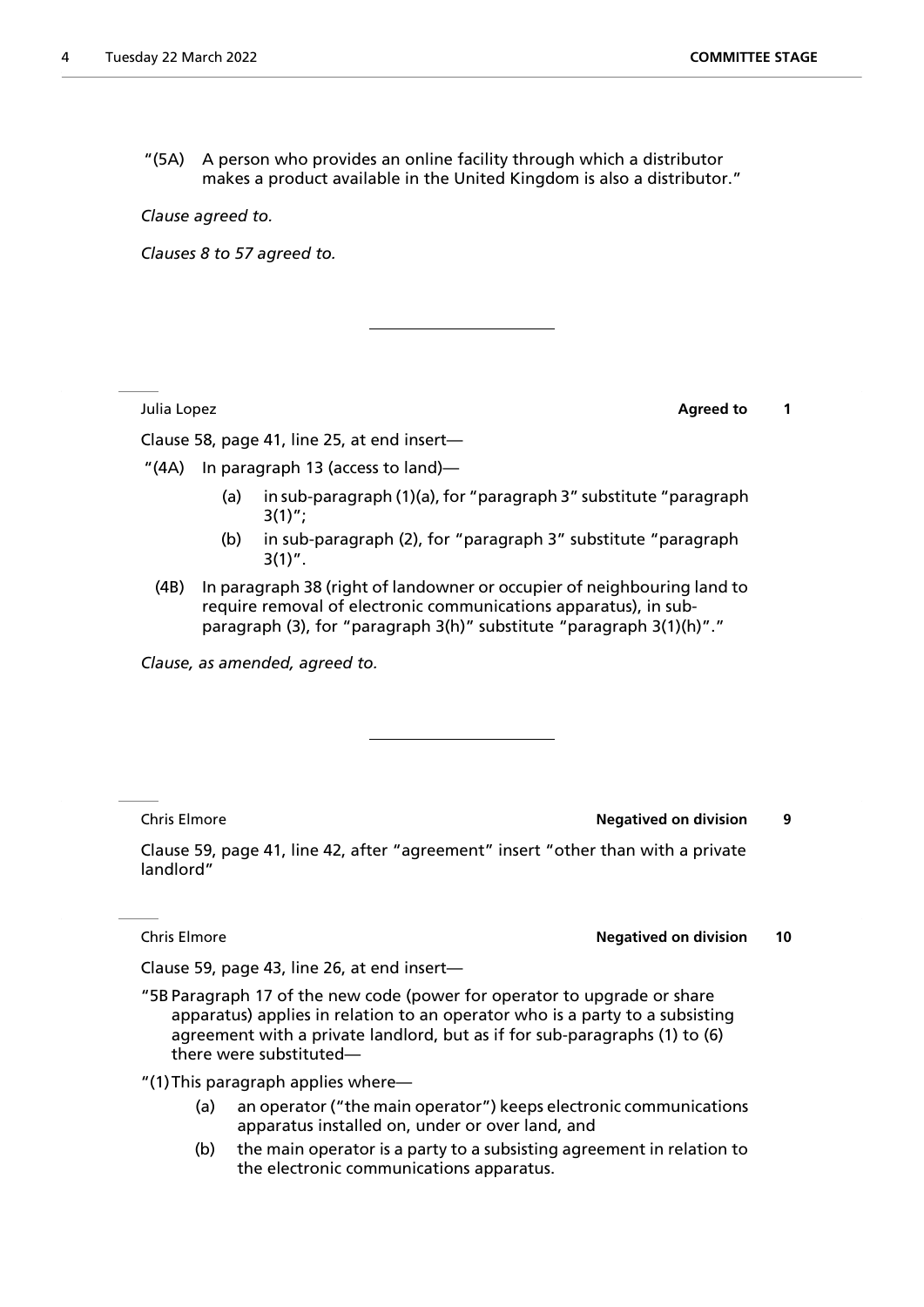- (2) If the conditions in sub-paragraphs (3), (4) and (6) are met, the main operator may—
	- (a) upgrade the electronic communications apparatus, or
	- (b) share the use of the electronic communications apparatus with another operator.
- (3) The first condition is that any changes as a result of the upgrading or sharing to the electronic communications apparatus to which the agreement relates have no adverse impact, or no more than a minimal adverse impact, on its appearance.
- (4) The second condition is that the upgrading or sharing imposes no additional burden on the other party to the agreement.
- (5) For the purposes of sub-paragraph (4) a burden includes anything that—
	- (a) has an adverse effect on the person's enjoyment of the land, or
	- (b) causes loss, damage or expense to the person.
- (6) The third condition is that, before the beginning of the period of 21 days ending with the day on which the main operator begins to upgrade the electronic communications apparatus or (as the case may be) share its use, the main operator attaches a notice, in a secure and durable manner, to a conspicuous object on the relevant land.
- (7) A notice attached for the purposes of sub-paragraph (6) must—be attached in a position where it is reasonably legible,
	- (a) be attached in a position where it is reasonably legible,
	- (b) state that the main operator intends to upgrade the electronic communications apparatus or (as the case may be) share its use with another operator,
	- (c) state the date on which the main operator intends to begin to upgrade the electronic communications apparatus or (as the case may be) share its use with another operator,
	- (d) state, in a case where the main operator intends to share the use of the electronic communications apparatus with another operator, the name of the other operator, and
	- (e) give the name of the main operator and an address in the United Kingdom at which the main operator may be contacted about the upgrading or sharing.
- (8) Any person giving a notice at that address in respect of that electronic communications apparatus is to be treated as having been given that address for the purposes of paragraph 91(2).
- (9) Any agreement under Part 2 of this code is void to the extent that—
	- (a) it prevents or limits the upgrading or sharing, in a case where the conditions mentioned in sub-paragraphs (3), (4) and (6) are met, of any electronic communications apparatus to which the agreement relates that is installed on, over or under land, or
	- (b) it makes upgrading or sharing of such electronic communications apparatus subject to conditions to be met by the operator (including a condition requiring the payment of money).
- (10)Nothing in this paragraph is to be read as conferring a right on the main operator to enter the land which the main operator would not otherwise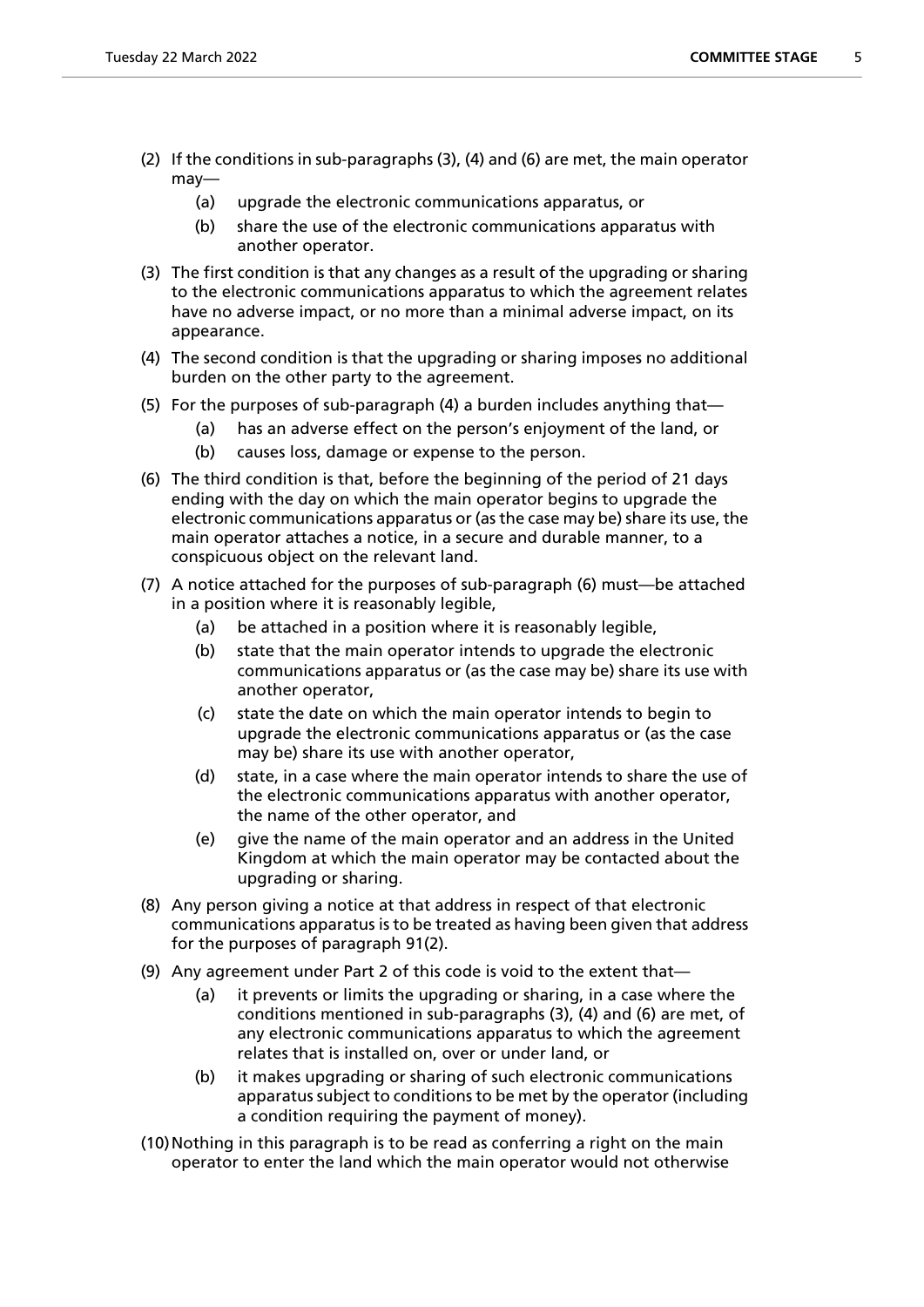have, when upgrading or sharing the use of the electronic communications apparatus.

- (11)References in this paragraph to sharing electronic communications apparatus include carrying out works to the electronic communications apparatus to enable such sharing to take place.
- (12)In this paragraph—

"the relevant land" means—

- (a) in a case where the main operator has a right to enter the land, that land;
- (b) in any other case, the land on which works will be carried out to enable the upgrading or sharing to take place or, where there is more than one set of works, the land on which each set of works will be carried out;

"subsisting agreement" has the meaning given by paragraph 1(4) of Schedule 2 to the Digital Economy Act 2017.""

*Clause agreed to.*

#### **Chris Elmore Negatived on division 11**

Clause 60, page 43, line 38, after "land" insert "not owned by a private landlord"

#### Chris Elmore **Negatived on division 12**

Clause 60, page 44, line 47, at end insert—

"17B(1)This paragraph applies where—

- (a) an operator ("the main operator") keeps electronic communications apparatus installed on, under or over land owned by a private landlord,
- (b) the main operator is not a party to an agreement under Part 2 of this code in relation to the electronic communications apparatus, and
- (c) the electronic communications apparatus was installed before 29 December 2003.
- (2) If the conditions in sub-paragraphs (3), (4) and (6) are met, the main operator may—
	- (a) upgrade the electronic communications apparatus, or
	- (b) share the use of the electronic communications apparatus with another operator.
- (3) The first condition is that any changes as a result of the upgrading or sharing to the electronic communications apparatus to which any existing agreement between the operator and the landlord relates have no adverse impact, or no more than a minimal adverse impact, on its appearance.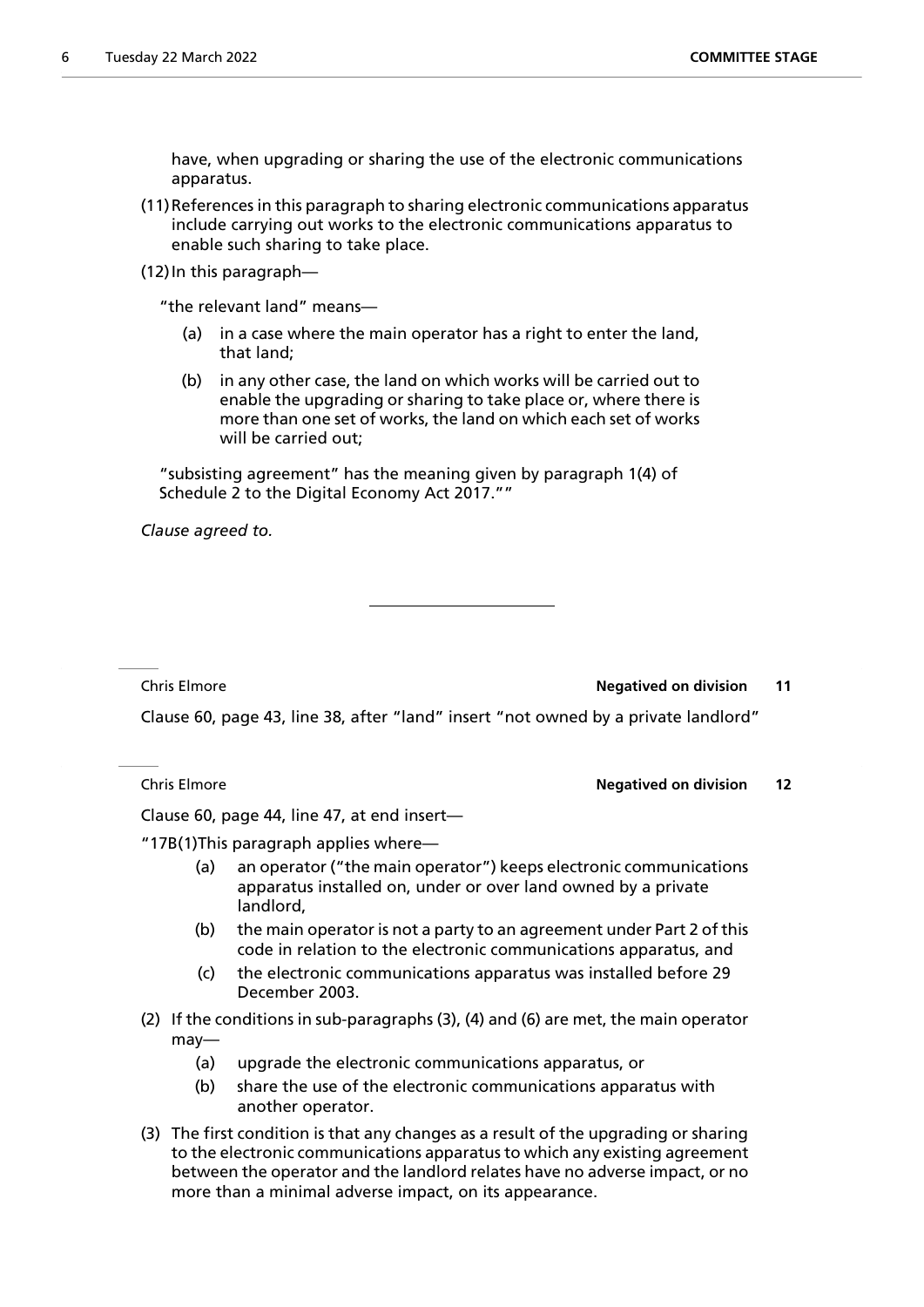- (4) The second condition is that the upgrading or sharing imposes no additional burden on the landlord.
- (5) For the purposes of sub-paragraph (4) a burden includes anything that—
	- (a) has an adverse effect on the person's enjoyment of the land, or
	- (b) causes loss, damage or expense to the person.
- (6) The third condition is that, before the beginning of the period of 21 days ending with the day on which the main operator begins to upgrade the electronic communications apparatus or (as the case may be) share its use, the main operator attaches a notice, in a secure and durable manner, to a conspicuous object on the relevant land.
- (7) A notice attached for the purposes of sub-paragraph (6) must—
	- (a) be attached in a position where it is reasonably legible,
	- (b) state that the main operator intends to upgrade the electronic communications apparatus or (as the case may be) share its use with another operator,
	- (c) state the date on which the main operator intends to begin to upgrade the electronic communications apparatus or (as the case may be) share its use with another operator,
	- (d) state, in a case where the main operator intends to share the use of the electronic communications apparatus with another operator, the name of the other operator, and
	- (e) give the name of the main operator and an address in the United Kingdom at which the main operator may be contacted about the upgrading or sharing.
- (8) Any person giving a notice at that address in respect of that electronic communications apparatus is to be treated as having been given that address for the purposes of paragraph 91(2).
- (9) Nothing in this paragraph is to be read as conferring a right on the main operator to enter the land which the main operator would not otherwise have, when upgrading or sharing the use of the electronic communications apparatus.
- (10)References in this paragraph to sharing electronic communications apparatus include carrying out works to the electronic communications apparatus to enable such sharing to take place.
- (11)In this paragraph "the relevant land" means—
	- (a) in a case where the main operator has a right to enter the land, that land;
	- (b) in any other case, the land on which works will be carried out to enable the upgrading or sharing to take place or, where there is more than one set of works, the land on which each set of works will be carried out."

*Clause agreed to.*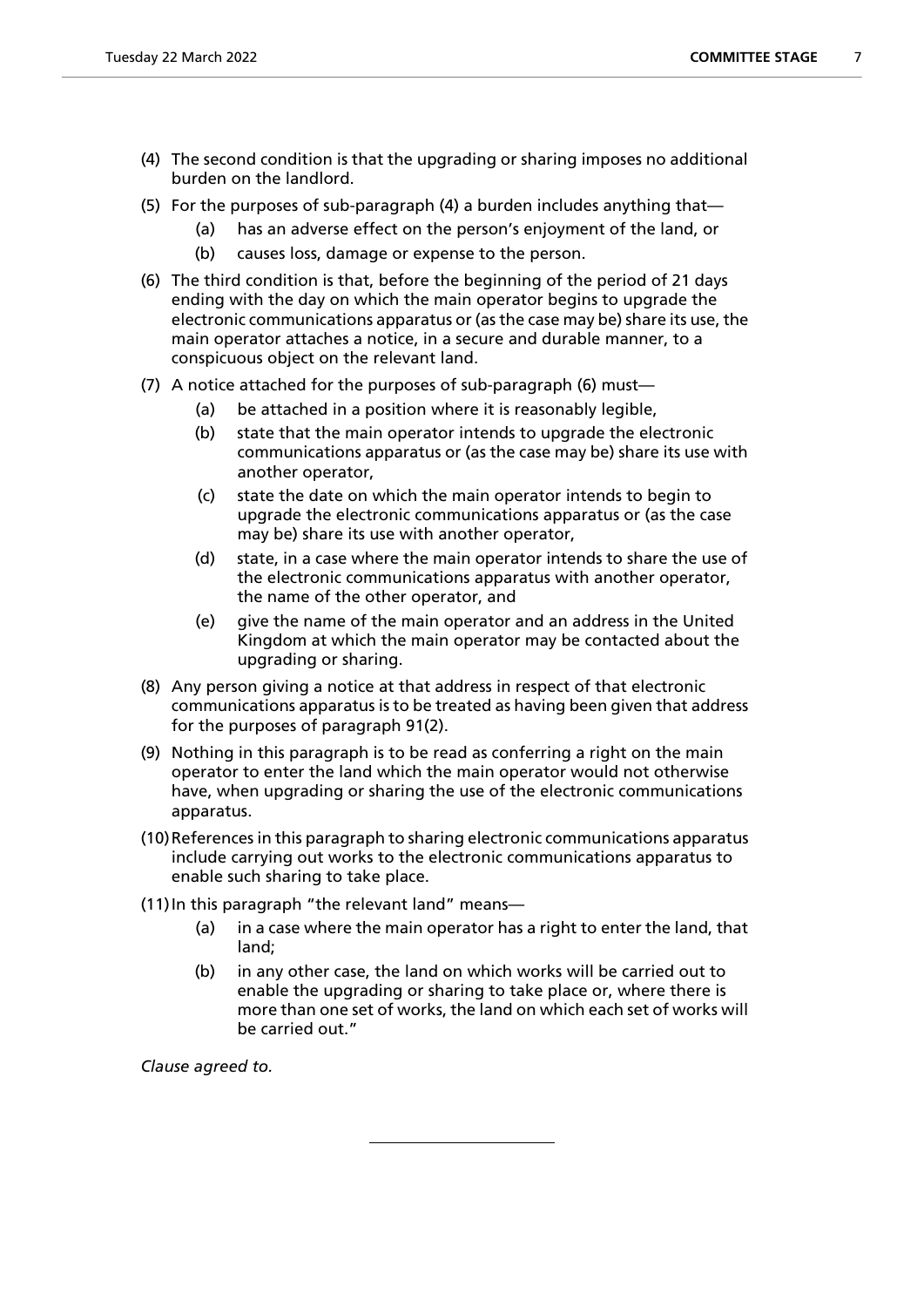| <b>Chris Elmore</b> |                                                                                                                                                                                                                                                   | <b>Negatived on division</b> | 8            |
|---------------------|---------------------------------------------------------------------------------------------------------------------------------------------------------------------------------------------------------------------------------------------------|------------------------------|--------------|
|                     | Clause 61, page 45, line 37, at end insert-                                                                                                                                                                                                       |                              |              |
| "(4A)               | Where the assumptions in subsection (4) cause the market value of a<br>landlord's agreement to decline, the rent payable under a new tenancy<br>granted by order of the court under this Part of this Act shall not decline<br>by more than 40%." |                              |              |
| Clause agreed to.   |                                                                                                                                                                                                                                                   |                              |              |
|                     | Clauses 62 to 66 agreed to.                                                                                                                                                                                                                       |                              |              |
|                     |                                                                                                                                                                                                                                                   |                              |              |
|                     |                                                                                                                                                                                                                                                   |                              |              |
|                     |                                                                                                                                                                                                                                                   |                              |              |
| Julia Lopez         |                                                                                                                                                                                                                                                   | <b>Agreed to</b>             | $\mathbf{2}$ |
|                     | Schedule, page 66, line 17, at end insert-<br>in sub-paragraph (8), after "placed on" insert ", under or over"."<br>"(c)                                                                                                                          |                              |              |
| Julia Lopez         |                                                                                                                                                                                                                                                   | <b>Agreed to</b>             | 3            |
|                     | Schedule, page 66, line 18, after "sub-paragraph (4)" insert "-<br>after "placed on" insert ", under or over";<br>(a)<br>(b)                                                                                                                      |                              |              |
| Julia Lopez         |                                                                                                                                                                                                                                                   | <b>Agreed to</b>             | 4            |
|                     | Schedule, page 66, line 20, leave out sub-paragraph (9)                                                                                                                                                                                           |                              |              |
|                     | Schedule, as amended, agreed to.                                                                                                                                                                                                                  |                              |              |
|                     | Clauses 67 to 69 agreed to.                                                                                                                                                                                                                       |                              |              |
|                     |                                                                                                                                                                                                                                                   |                              |              |
|                     |                                                                                                                                                                                                                                                   |                              |              |

Julia Lopez **Agreed to** 5

Clause 70, page 60, line 15, at end insert— ", and

- (b) amend or repeal any of the following provisions (which provide signposts to those regulations)—
	- (i) paragraph 2A of Schedule 3 to the New Roads and Street Works Act 1991;
	- (ii) section 107(1A) of this Act;
	- (iii) paragraph 97 of Schedule 3A to this Act;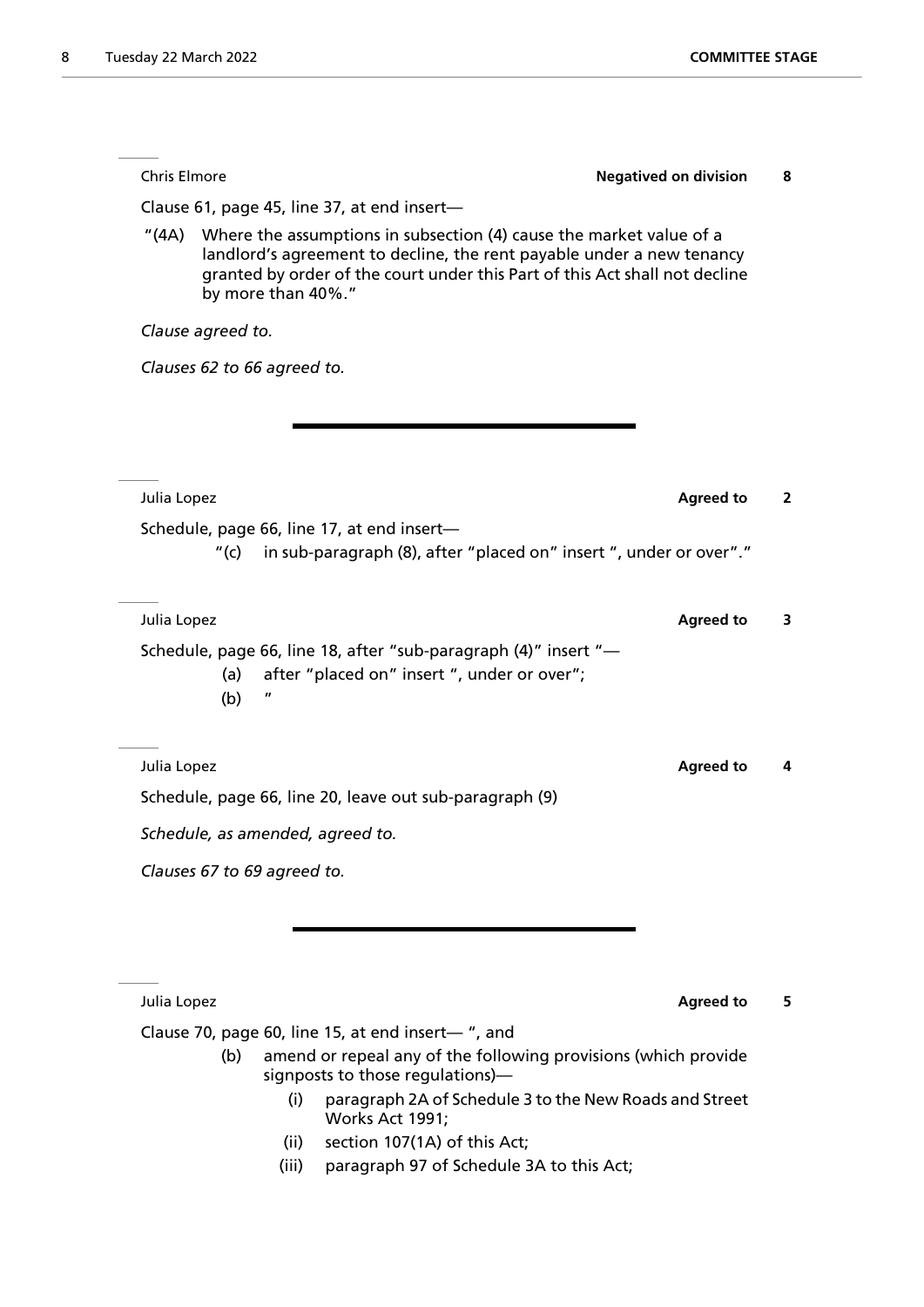- (iv) section 69(5A) of the Marine and Coastal Access Act 2009;
- (v) section 27(6A) of the Marine (Scotland) Act 2010."

*Clause, as amended, agreed to.*

*Clauses 71 to 78 agreed to.*

# *FIFTH SITTING*

Chris Elmore **Withdrawn after debate NC1**

To move the following Clause—

## **"Power for operator to upgrade or share apparatus**

- (1) The electronic communications code is amended as follows.
- (2) In paragraph 17, in sub-paragraph (1), for the words "sub-paragraphs (2) and (3)" substitute "sub-paragraphs (2), (3) and (4A)".
- (3) After sub-paragraph (4) insert—
	- "(4A) The third condition is that, where a site is provided by an emergency service, before the beginning of the period of 21 days, ending with the day on which the main operator begins to upgrade the electronic communications apparatus or (as the case may be) share its use, the main operator provides written notice to the site provider.""

#### Chris Elmore **Negatived on division NC2**

To move the following Clause—

#### **"Review of the changes to the Electronic Communications code**

- (1) The Secretary of State must conduct a full economic review of the effect of Schedule 1 of the Digital Economy Act 2017 (The Electronic Communications Code).
- (2) The Secretary of State must prepare and publish a report on this review within two months of the passage of this Act and must lay a copy of the report before Parliament."

**Chris Elmore Not called NC3** 

To move the following Clause—

#### **"Report on security risks to UK consumer connectable products**

(1) The Secretary of State must prepare a report on the security risks to UK consumer connectable products—